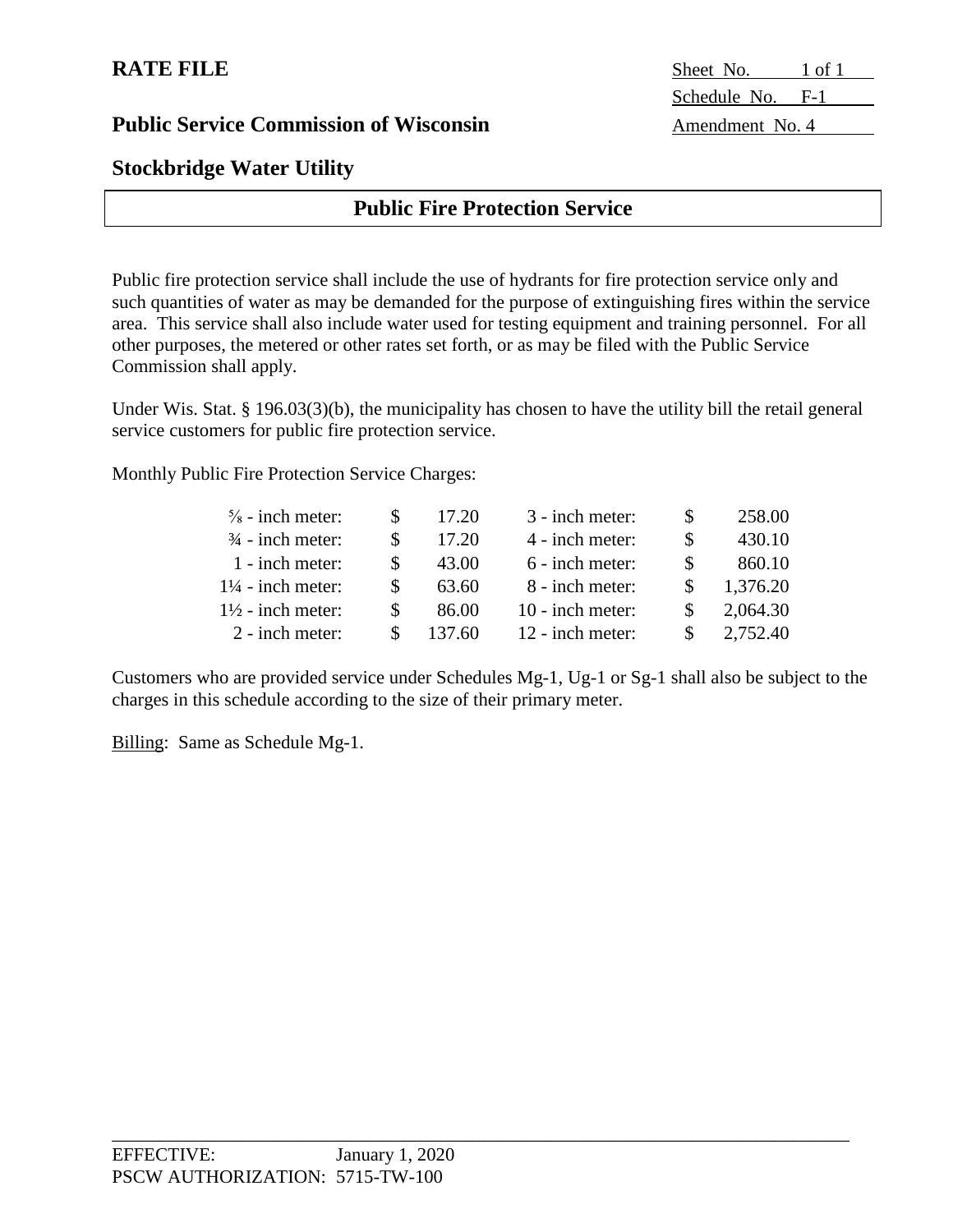# **Stockbridge Water Utility**

# **Private Fire Protection Service - Unmetered**

This service shall consist of permanent or continuous unmetered connections to the main for the purpose of supplying water to private fire protection systems such as automatic sprinkler systems, standpipes, and private hydrants. This service shall also include reasonable quantities of water used for testing check valves and other backflow prevention devices.

Monthly Private Fire Protection Service Demand Charges:

| 2 - inch or smaller connection: | \$<br>8.00   |
|---------------------------------|--------------|
| 3 - inch connection:            | \$<br>15.00  |
| 4 - inch connection:            | \$<br>25.00  |
| 6 - inch connection:            | \$<br>50.00  |
| 8 - inch connection:            | \$<br>80.00  |
| 10 - inch connection:           | \$<br>120.00 |
| 12 - inch connection:           | \$<br>160.00 |
| 14 - inch connection:           | \$<br>200.00 |
| 16 - inch connection:           | 240.00       |
|                                 |              |

Billing: Same as Schedule Mg-1.

**RATE FILE** Sheet No. 1 of 1 Schedule No. Upf-1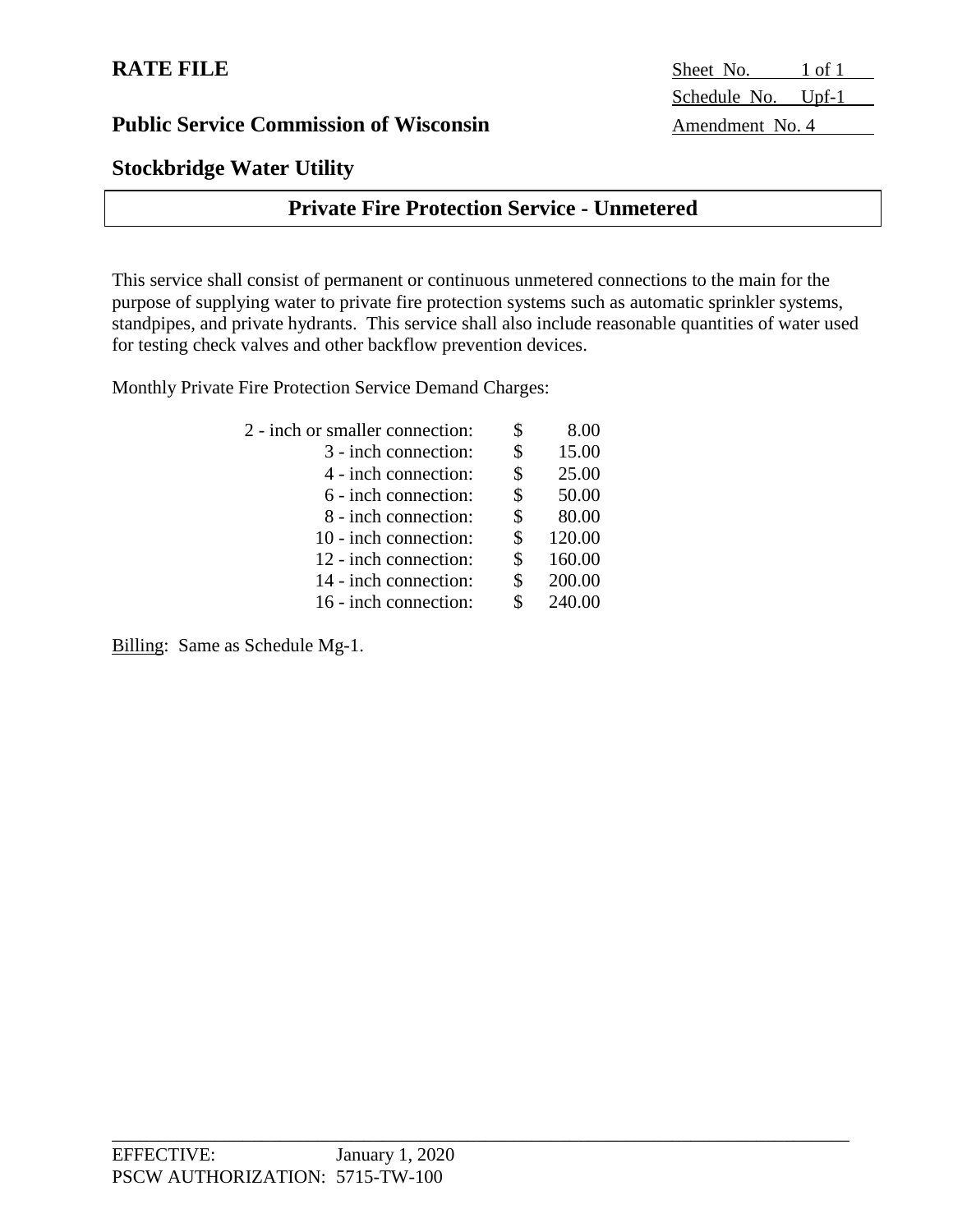**RATE FILE** Sheet No. 1 of 1 Schedule No. Mg-1

# **Stockbridge Water Utility**

|                                 | <b>General Service - Metered</b> |       |                 |  |       |  |
|---------------------------------|----------------------------------|-------|-----------------|--|-------|--|
| <b>Monthly Service Charges:</b> |                                  |       |                 |  |       |  |
| $\frac{5}{8}$ - inch meter:     | <sup>\$</sup>                    | 10.00 | 3 - inch meter: |  | 21.50 |  |

| 32.00  |
|--------|
| 56.00  |
| 84.60  |
| 122.10 |
| 159.70 |
|        |

Plus Volume Charges:

First 10,000 gallons used each month: \$5.60 per 1,000 gallons Over 10,000 gallons used each month: \$5.00 per 1,000 gallons

Billing: Bills for water service are rendered monthly and become due and payable upon issuance following the period for which service is rendered. A late payment charge of 1 percent per month will be added to bills not paid within 20 days of issuance. This late payment charge will be applied to the total unpaid balance for utility service, including unpaid late payment charges. The late payment charge is applicable to all customers. The utility customer may be given a written notice that the bill is overdue no sooner than 20 days after the bill is issued. Unless payment or satisfactory arrangement for payment is made within the next 10 days, service may be disconnected pursuant to Wis. Adm. Code ch. PSC 185.

Combined Metering: Volumetric meter readings will be combined for billing if the utility for its own convenience places more than one meter on a single water service lateral. Multiple meters placed for the purpose of identifying water not discharged into the sanitary sewer are not considered for utility convenience and shall not be combined for billing. This requirement does not preclude the utility from combining readings when metering configurations support such an approach. Meter readings from individually metered separate service laterals shall not be combined for billing purposes.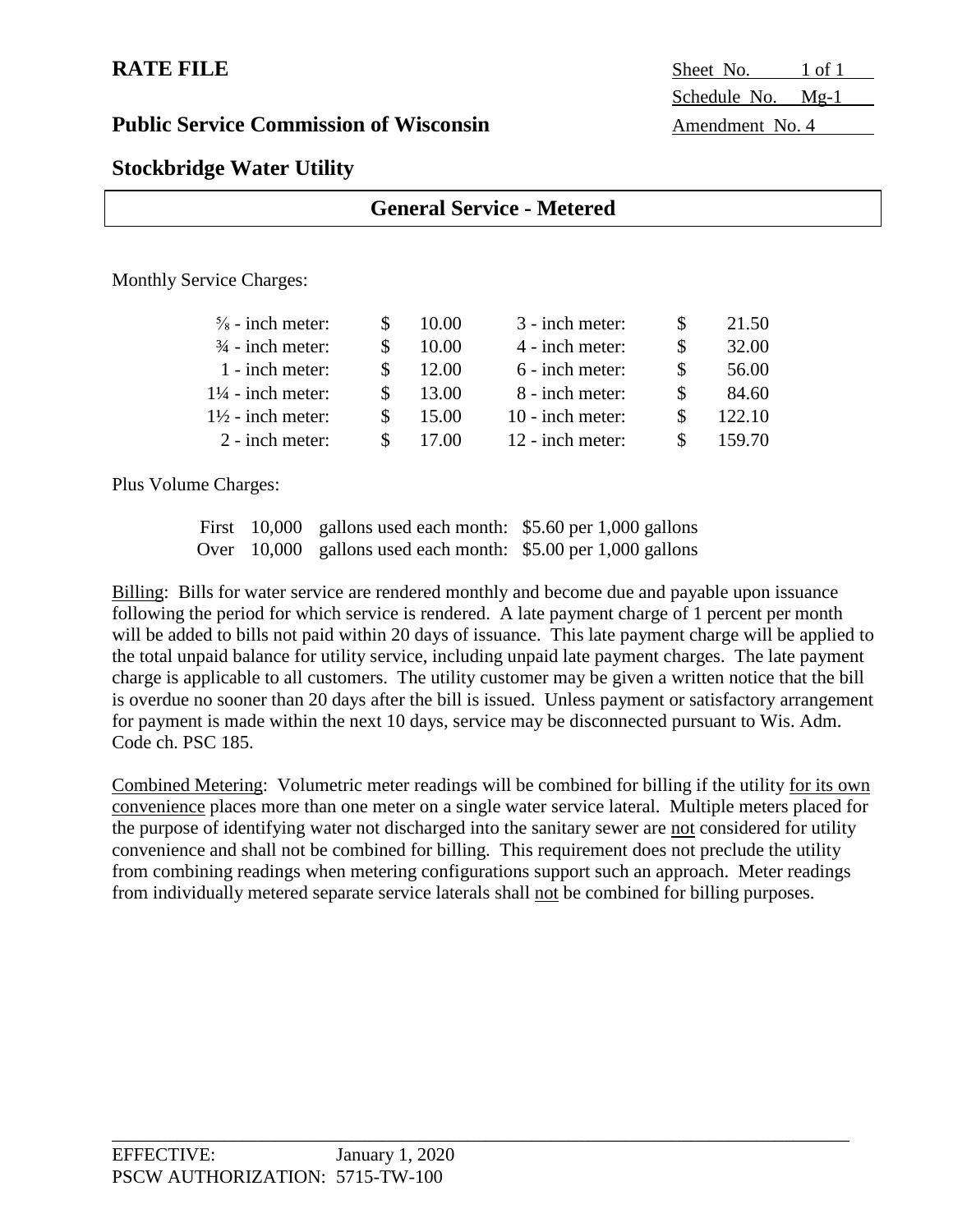## **Stockbridge Water Utility**

## **Other Charges**

Non-Sufficient Funds Charge: The utility shall assess a \$25.00 charge when a payment rendered for utility service is returned for non-sufficient funds. This charge may not be in addition to, but may be inclusive of, other non-sufficient funds charges when the payment was for multiple services.

Billing: Same as Schedule Mg-1.

**RATE FILE** Sheet No. 1 of 1 Schedule No. OC-1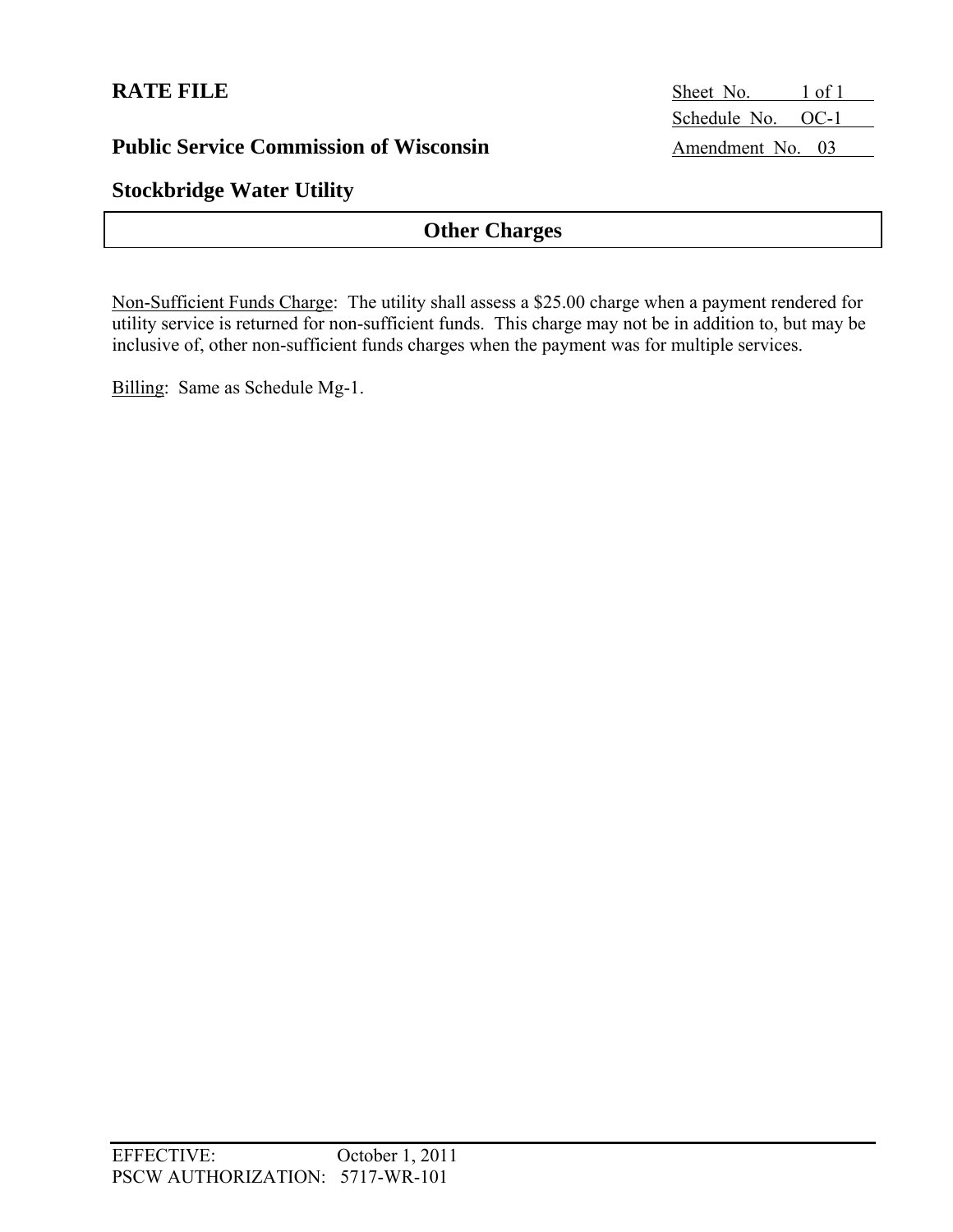**Stockbridge Water Utility** 

## **Public Service**

### Metered Service

Water used by the Village of Stockbridge on an intermittent basis for flushing sewers, street washing, flooding skating rinks, drinking fountains, etc., shall be metered and billed according to the rates set forth in Schedule Mg-1.

### Unmetered Service

Where it is impossible to meter the service, the utility shall estimate the volume of water used based on the pressure, size of opening, and the period of time the water is used. The estimated quantity shall be billed at the volumetric rates set forth in Schedule Mg-1, excluding any service charges.

Billing: Same as Schedule Mg-1.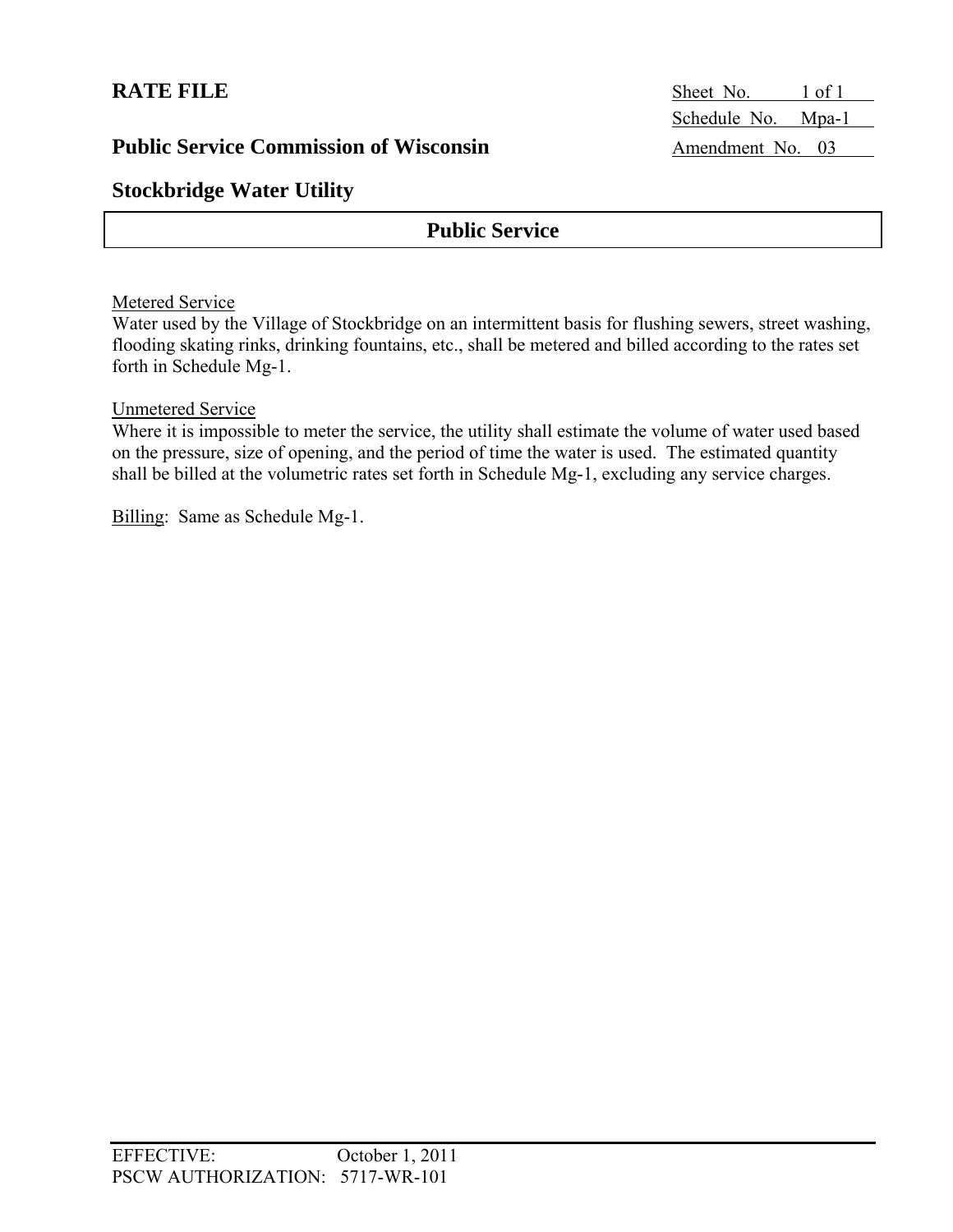# **Stockbridge Water Utility**

# **General Water Service - Unmetered**

Service may be supplied temporarily on an unmetered basis where the utility cannot immediately install a water meter, including water used for construction. Unmetered service shall be billed the amount that would be charged to a metered residential customer using 3,000 gallons of water monthly under Schedule Mg-1, including the service charge for a <sup>5</sup>/<sub>8</sub>-inch meter. If the utility determines that actual usage exceeds 3,000 gallons of water monthly, an additional charge for the estimated excess usage shall be made according to the rates under Schedule Mg-1.

This schedule applies only to customers with a 1-inch or smaller service connection. For customers with a larger service connection, the utility shall install a temporary meter and charges shall be based on the rates set forth under Schedule Mg-1.

Billing: Same as Schedule Mg-1.

**RATE FILE** Sheet No. 1 of 1 Schedule No. Ug-1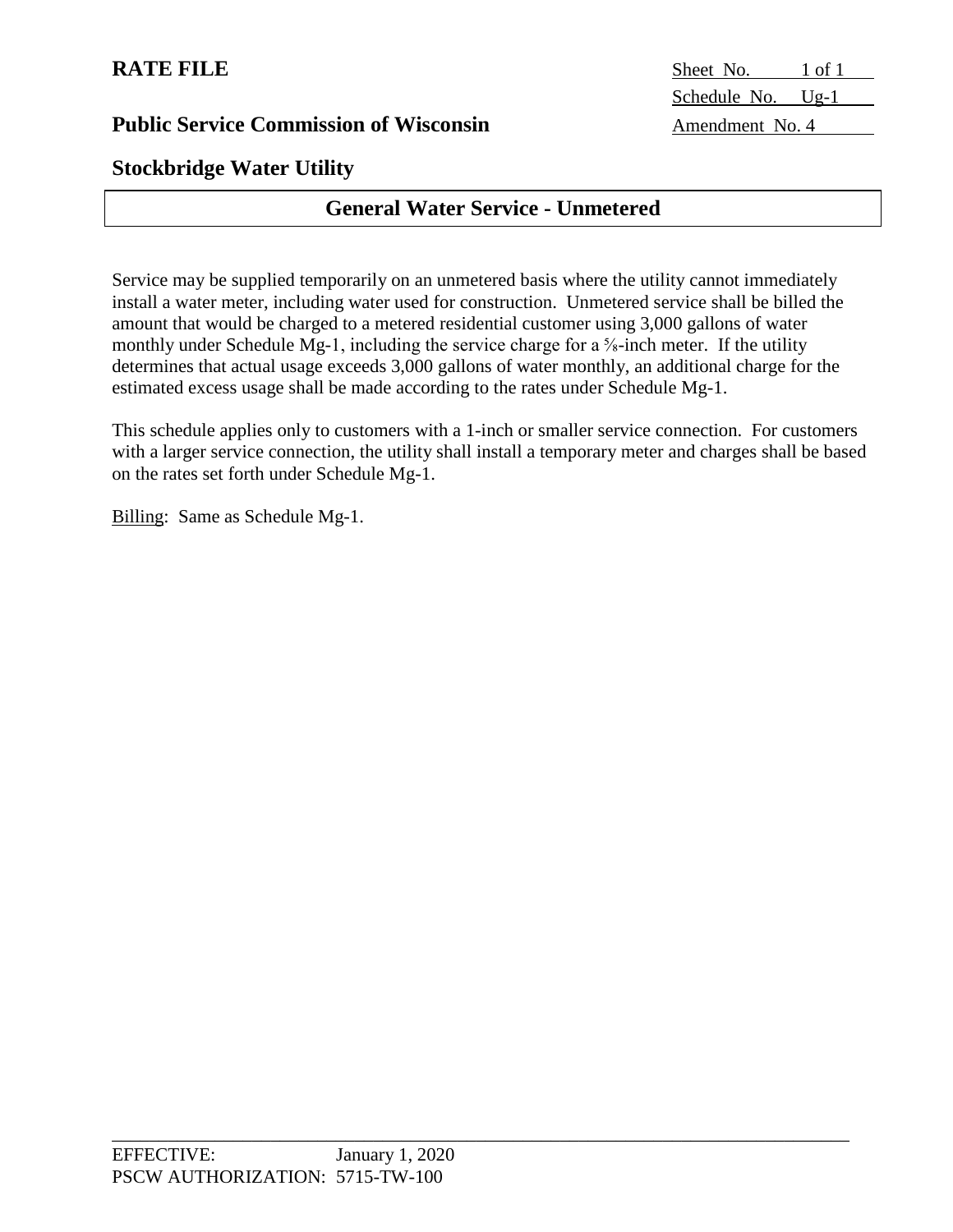**RATE FILE** Sheet No. 1 of 1 Schedule No. Sg-1

# **Stockbridge Water Utility**

## **Seasonal Service**

A customer who voluntarily requests temporary disconnection of water service and who resumes service at the same location within 12 months may be classified as a seasonal customer, unless service is provided to another customer at that location in the intervening period. The utility shall bill a seasonal customer the applicable service charges under Schedule Mg-1, prorated for the period of voluntary disconnection, if necessary.

Seasonal service shall include customers taking service under Schedule Mg-1, Schedule Ug-1, or Schedule Am-1.

Upon reconnection, the utility shall apply a charge under Schedule R-1 and require payment of any unpaid charges under this schedule.

Billing: Same as Schedule Mg-1, unless the utility and customer agree to an alternative payment schedule for the period of voluntary disconnection, such as a one-time annual payment.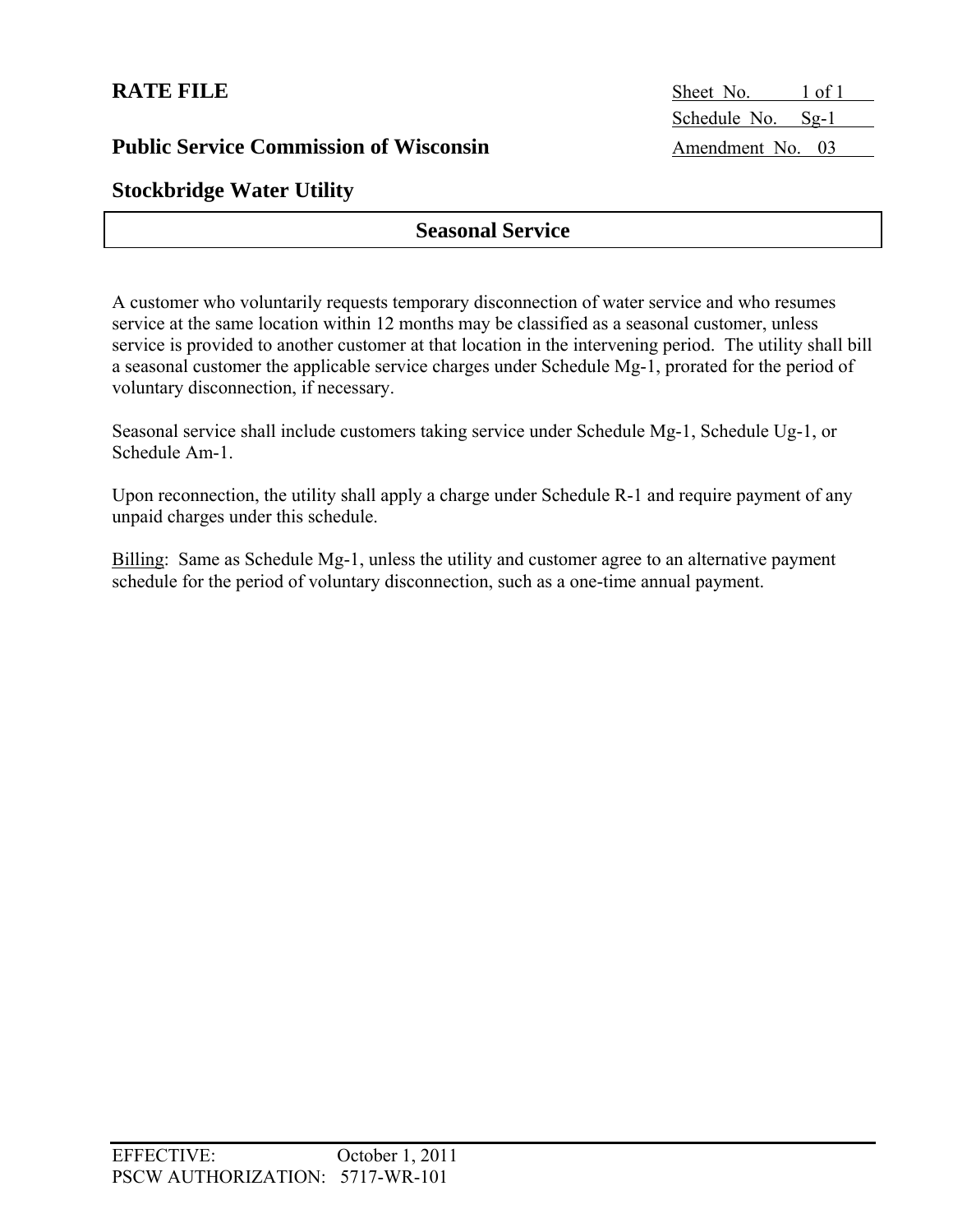**RATE FILE** Sheet No. 1 of 1 Schedule No. BW-1

## **Stockbridge Water Utility**

## **Bulk Water**

### Bulk Water - - - BW-1

All bulk water supplied from the water system through hydrants or other connections shall be metered or estimated by the utility. Utility personnel or a party approved by the utility shall supervise the delivery of water.

Bulk water sales are:

- A. Water supplied by tank trucks or from hydrants for the purpose of extinguishing fires outside the utility's service area;
- B. Water supplied by tank trucks or from hydrants for purposes other than extinguishing fires, such as water used for irrigation or filling swimming pools; or,
- C. Water supplied from hydrants or other temporary connections for general service type applications, except that Schedule Ug-1 applies for water supplied for construction purposes.

A service charge of \$30.00 and a charge for the volume of water used shall be billed to the party using the water. The volumetric charge shall be calculated using the highest volumetric rate for residential customers under Schedule Mg-1. In addition, for meters that are assigned to bulk water customers for more than 7 days, the applicable service charge in Schedule Mg-1 will apply after the first 7 days.

The water utility may require a reasonable deposit for the temporary use of its equipment under this and other rate schedules. The deposit(s) collected shall be refunded upon return of the utility's equipment. Damaged or lost equipment shall be repaired or replaced at the customer's expense.

Billing: Same as Schedule Mg-1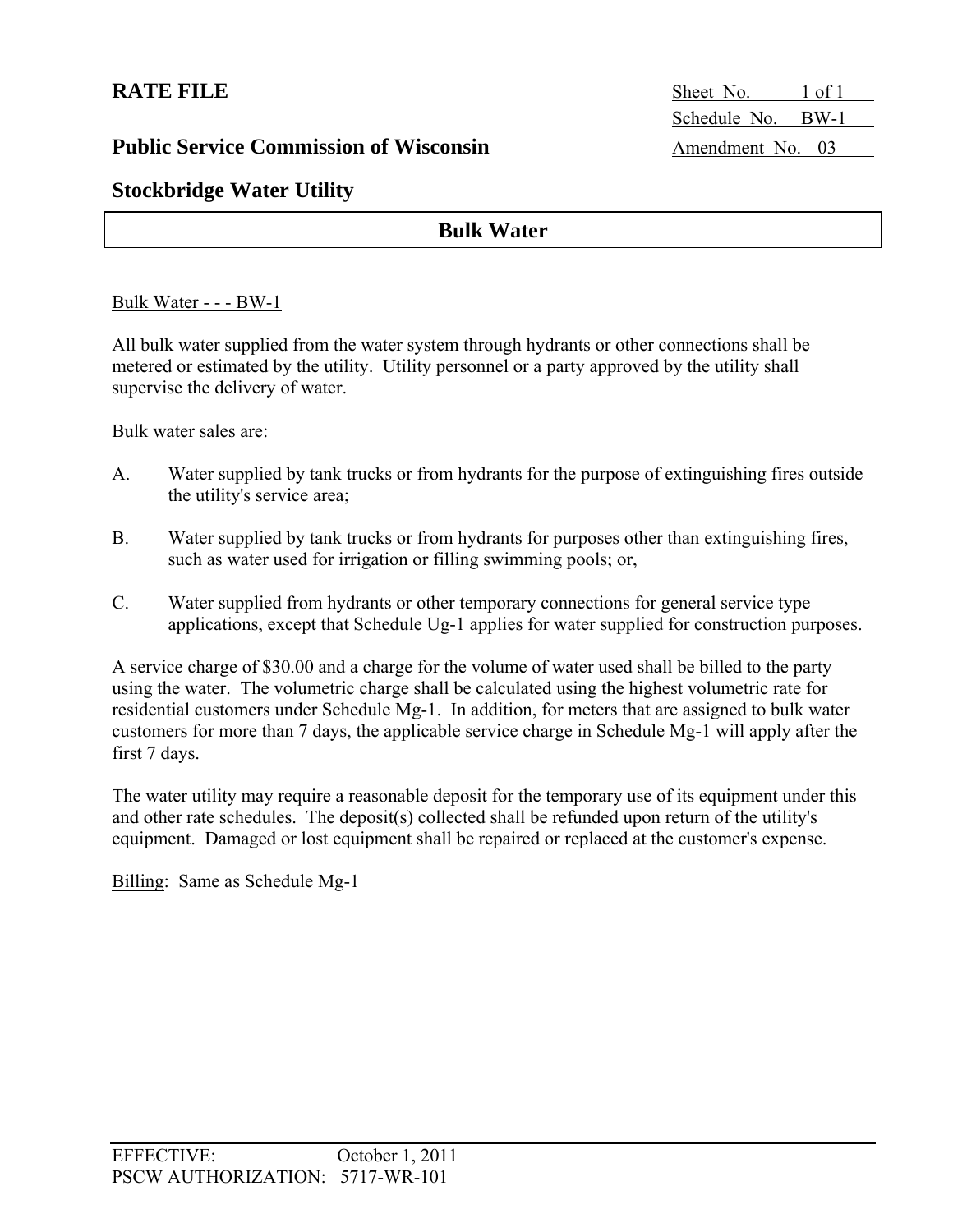## **Stockbridge Water Utility**

## **Reconnection Charges**

The utility shall assess a charge to reconnect a customer, which includes reinstalling a meter and turning on the valve at the curb stop, if necessary. A utility may not assess a charge for disconnecting a customer.

| During normal business hours: | \$30.00 |
|-------------------------------|---------|
| After normal business hours:  | \$45.00 |

Billing: Same as Schedule Mg-1.

**RATE FILE** Sheet No. 1 of 1 Schedule No. R-1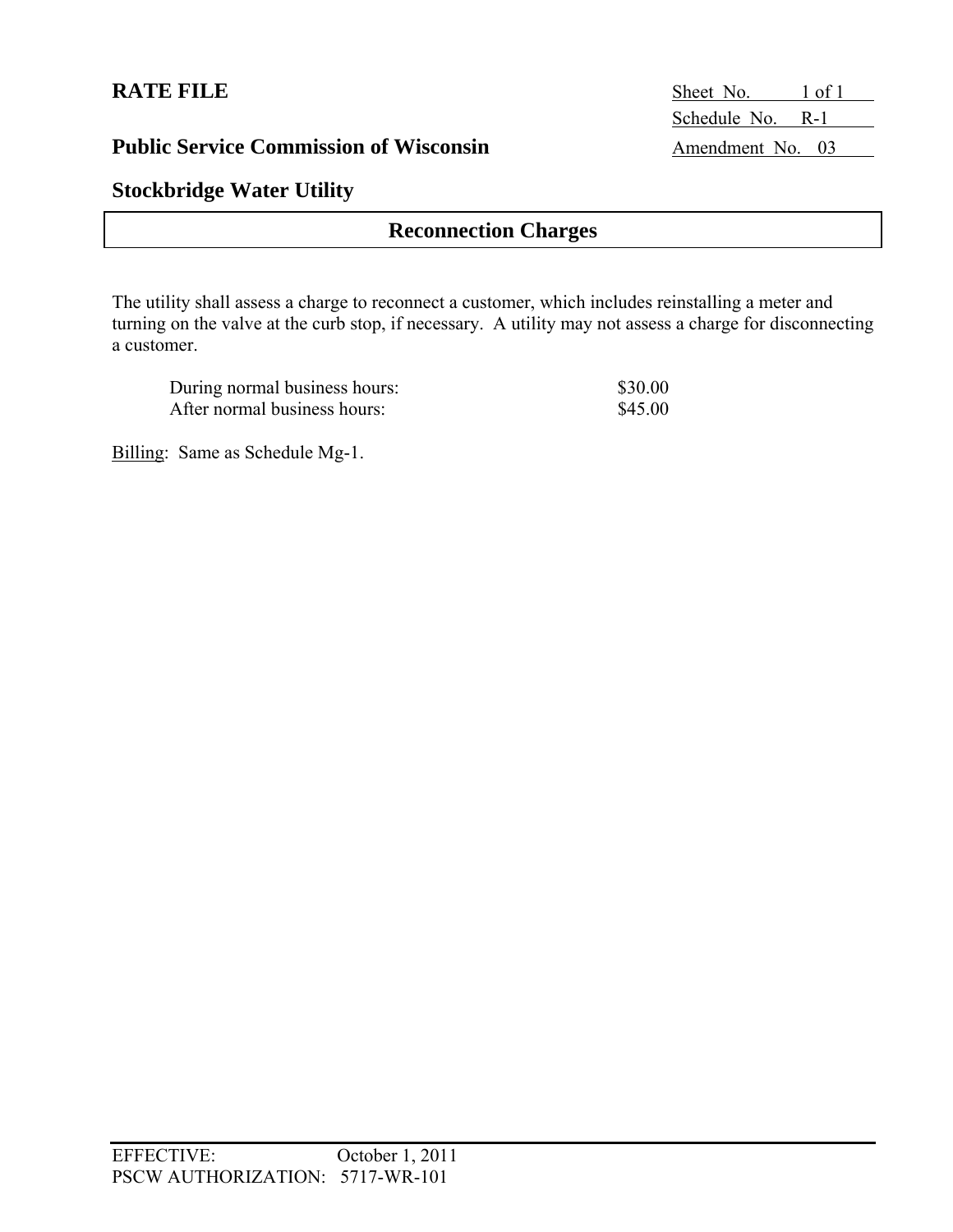**RATE FILE** Sheet No. 1 of 1 Schedule No. Cz-1

## **Stockbridge Water Utility**

## **Water Lateral Installation Charge**

The utility shall charge a customer for the actual cost of installing a water service lateral from the main through curb stop and box if these costs are not contributed as part of a subdivision development or otherwise recovered under Wis. Stats. Chapter 66.

Billing: Same as Schedule Mg-1.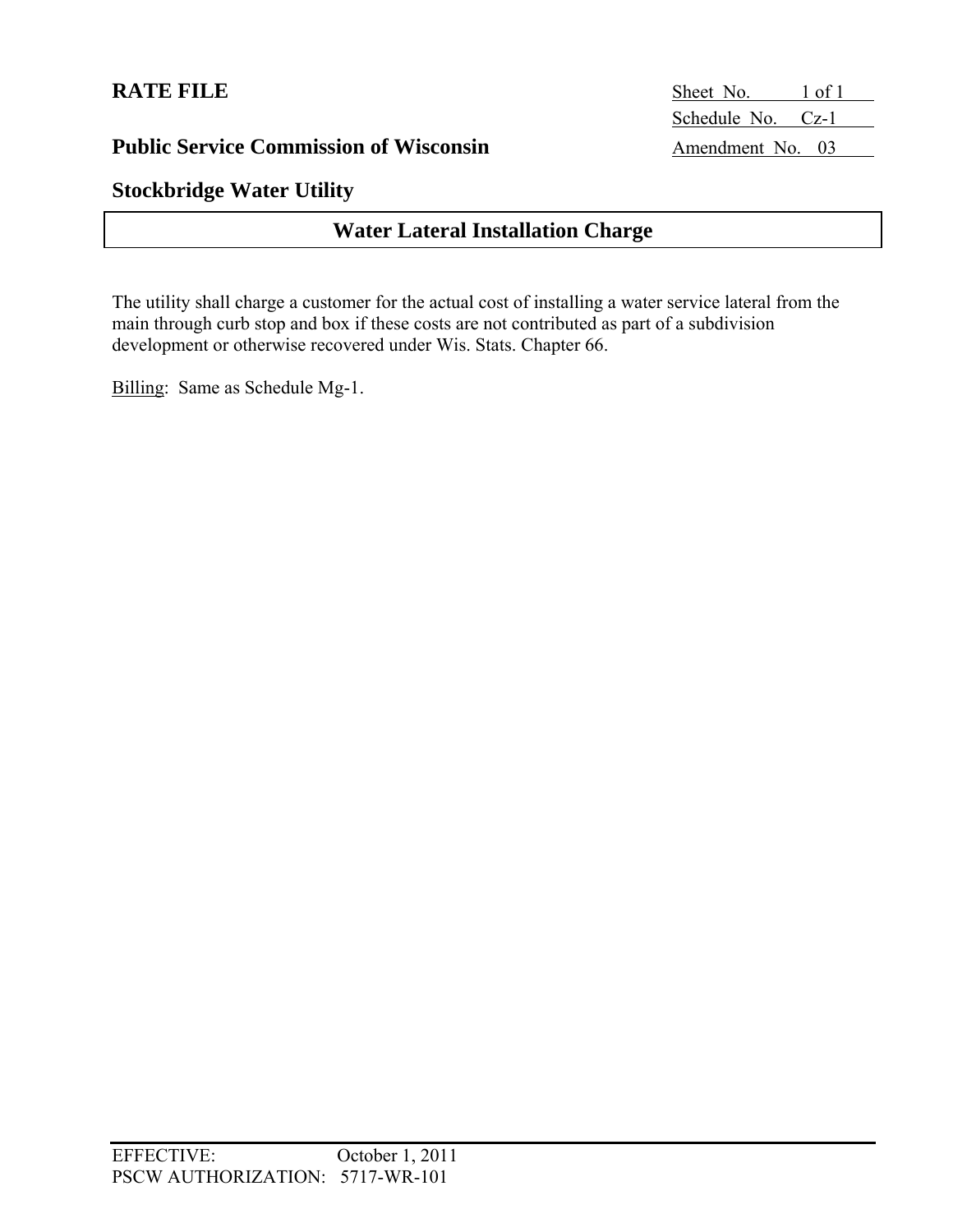**RATE FILE** Sheet No. 1 of 10 Schedule No. X-1

## **Stockbridge Water Utility**

## **Water Utility Operating Rules**

### Compliance with Rules

All persons now receiving water service from this water utility, or who may request service in the future, shall be considered as having agreed to be bound by the rules and regulations as filed with the Public Service Commission of Wisconsin.

### Establishment of Service

Application for water service may be made in writing on a form furnished by the water utility. The application will contain the legal description of the property to be served, the name of the owner, the exact use to be made of the service, and the size of the service lateral and meter desired. Note particularly any special refrigeration, fire protection, or water-consuming air-conditioning equipment.

Service will be furnished only if (1) the premises have a frontage on a properly platted street or public strip in which a cast iron or other long-life water main has been laid, or where the property owner has agreed to and complied with the provisions of the water utility's filed main extension rule, (2) the property owner has installed or agrees to install a service lateral from the curb stop to the point of use that is not less than 6 feet below the surface of an established or proposed grade and meets the water utility's specifications, and (3) the premises have adequate piping beyond the metering point.

The owner of a multi-unit dwelling has the option of being served by individual metered water service to each unit. The owner, by selecting this option, is required to provide interior plumbing and meter settings to enable individual metered service to each unit and individual disconnection without affecting service to other units. Each meter and meter connection will be treated as a separate water utility account for the purpose of the filed rules and regulations.

No division of the water service lateral to any lot or parcel of land shall be made for the extension and independent metering of the supply to an adjoining lot or parcel of land. Except for duplexes, no division of a water service lateral shall be made at the curb for separate supplies for two or more separate premises having frontage on any street or public service strip, whether owned by the same or different parties. Duplexes may be served by one lateral provided (1) individual metered service and disconnection is provided and (2) it is permitted by local ordinance.

Buildings used in the same business, located on the same parcel, and served by a single lateral may have the customer's water supply piping installed to a central point so that volume can be metered in one place.

The water utility may withhold approval of any application where full information of the purpose of such supply is not clearly indicated and set forth by the applicant property owner.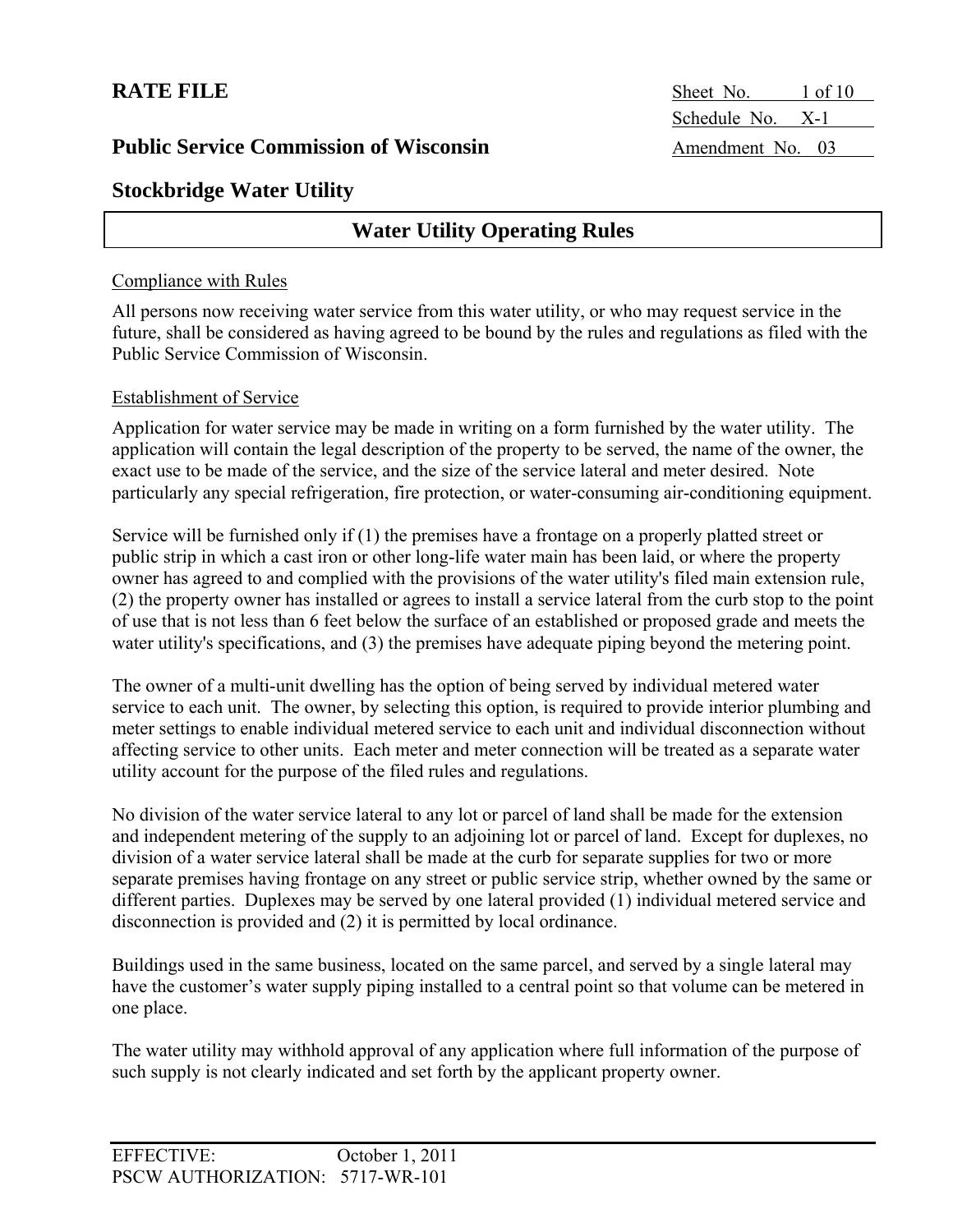**RATE FILE** Sheet No. 2 of 10 Schedule No. X-1

## **Stockbridge Water Utility**

## **Water Utility Operating Rules**

### Reconnection of Service

Where the water utility has disconnected service at the customer's request, a reconnection charge shall be made when the customer requests reconnection of service. See Schedule R-1 for the applicable rate.

A reconnection charge shall also be required from customers whose services are disconnected (shut off at curb stop box) because of nonpayment of bills when due. See Schedule R-1 for the applicable rate.

If reconnection is requested for the same location by any member of the same household, or, if a place of business, by any partner of the same business, it shall be considered as the same customer.

### Temporary Metered Service, Meter, and Deposits

An applicant for temporary water service on a metered basis shall make and maintain a monetary deposit for each meter installed as security for payment for use of water and for such other charges which may arise from the use of the supply. A charge shall be made for setting the valve and furnishing and setting the meter. See Schedule BW-1 for the applicable rate.

### Water for Construction

When water is requested for construction purposes or for filling tanks or other such uses, an application shall be made to the water utility, in writing, giving a statement of the amount of construction work to be done or the size of the tank to be filled, etc. Payment for the water for construction may be required in advance at the scheduled rates. The service lateral must be installed into the building before water can be used. No connection with the service lateral at the curb shall be made without special permission from the water utility. In no case will any employee of the water utility turn on water for construction work unless the contractor has obtained permission from the water utility.

Customers shall not allow contractors, masons, or other persons to take unmetered water from their premises without permission from the water utility. Any customer failing to comply with this provision may have water service discontinued and will be responsible for the cost of the estimated volume of water used.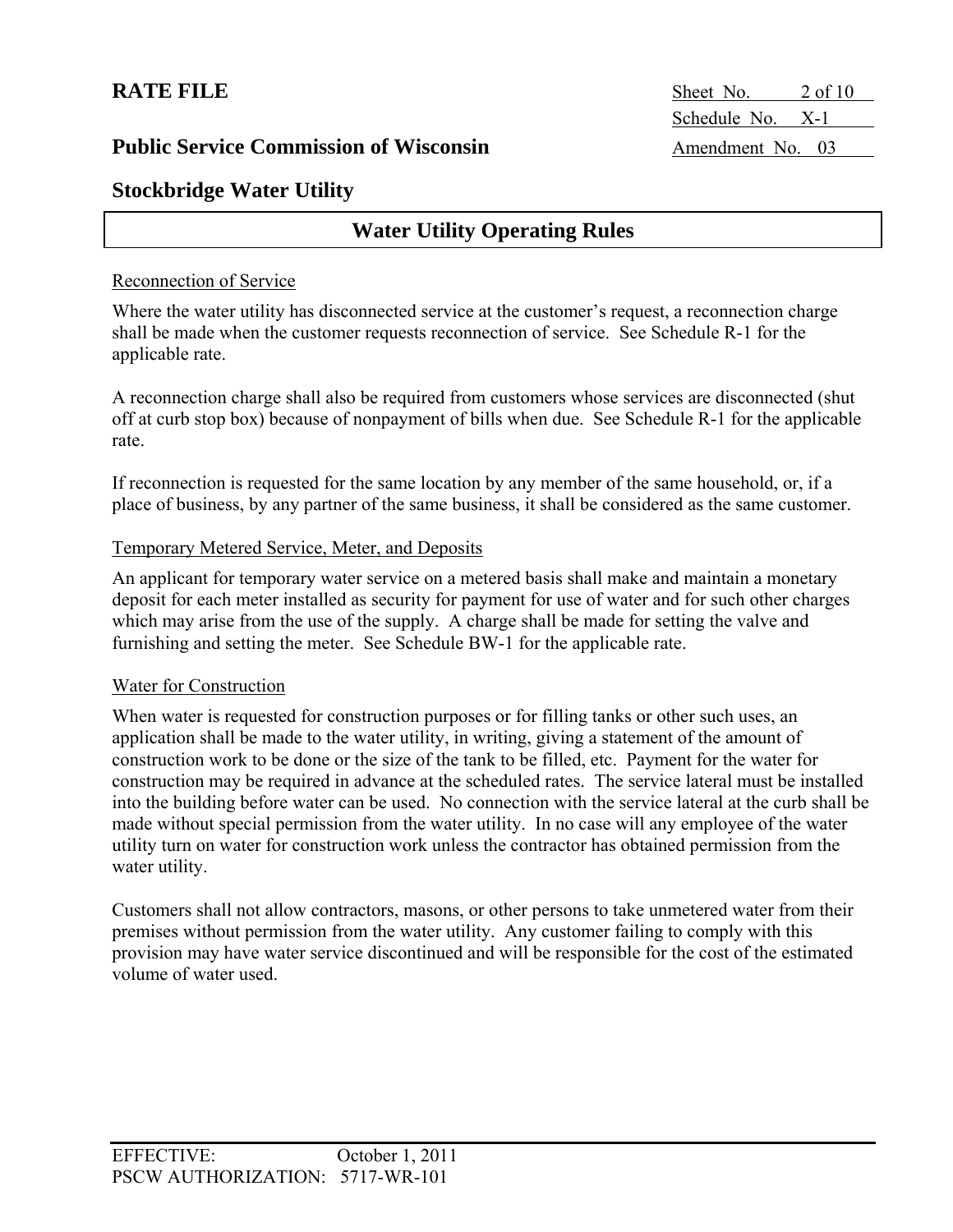**RATE FILE** Sheet No. 3 of 10 Schedule No. X-1

## **Stockbridge Water Utility**

## **Water Utility Operating Rules**

### Use of Hydrants

In cases where no other supply is available, permission may be granted by the water utility to use a hydrant. No hydrant shall be used until the proper meter and valve are installed. In no case shall any valve be installed or moved except by an employee of the water utility.

Before a valve is set, payment must be made for its setting and for the water to be used at the scheduled rates. Where applicable, see Schedule BW-1 for deposits and charges. Upon completing the use of the hydrant, the customer must notify the water utility to that effect.

### Operation of Valves and Hydrants and Unauthorized Use of Water - Penalty

Any person who shall, without authority of the water utility, allow contractors, masons, or other unauthorized persons to take water from their premises, operate any valve connected with the street or supply mains, or open any fire hydrant connected with the distribution system, except for the purpose of extinguishing fire, or who shall wantonly damage or impair the same, shall be subject to a fine as provided by municipal ordinance. Utility permission for the use of hydrants applies only to such hydrants that are designated for the specific use.

### Refunds of Monetary Deposits

All money deposited as security for payment of charges arising from the use of temporary water service on a metered basis, or for the return of a hydrant valve and fixtures if the water is used on an unmetered basis, will be refunded to the depositor on the termination of the use of water, the payment of all charges levied against the depositor, and the return of the water utility's equipment.

### Service Laterals

No water service lateral shall be laid through any trench having cinders, rubbish, rock or gravel fill, or any other material which may cause injury to or disintegration of the service lateral, unless adequate means of protection are provided by sand filling or such other insulation as may be approved by the water utility. Service laterals passing through curb or retaining walls shall be adequately safeguarded by provision of a channel space or pipe casing not less than twice the diameter of the service connection. The space between the service lateral and the channel or pipe casing shall be filled and lightly caulked with an oakum, mastic cement, or other resilient material and made impervious to moisture.

In backfilling the pipe trench, the service lateral must be protected against injury by carefully hand tamping the ground filling around the pipe. There should be at least 6 inches of ground filling over the pipe, and it should be free from hard lumps, rocks, stones, or other injurious material.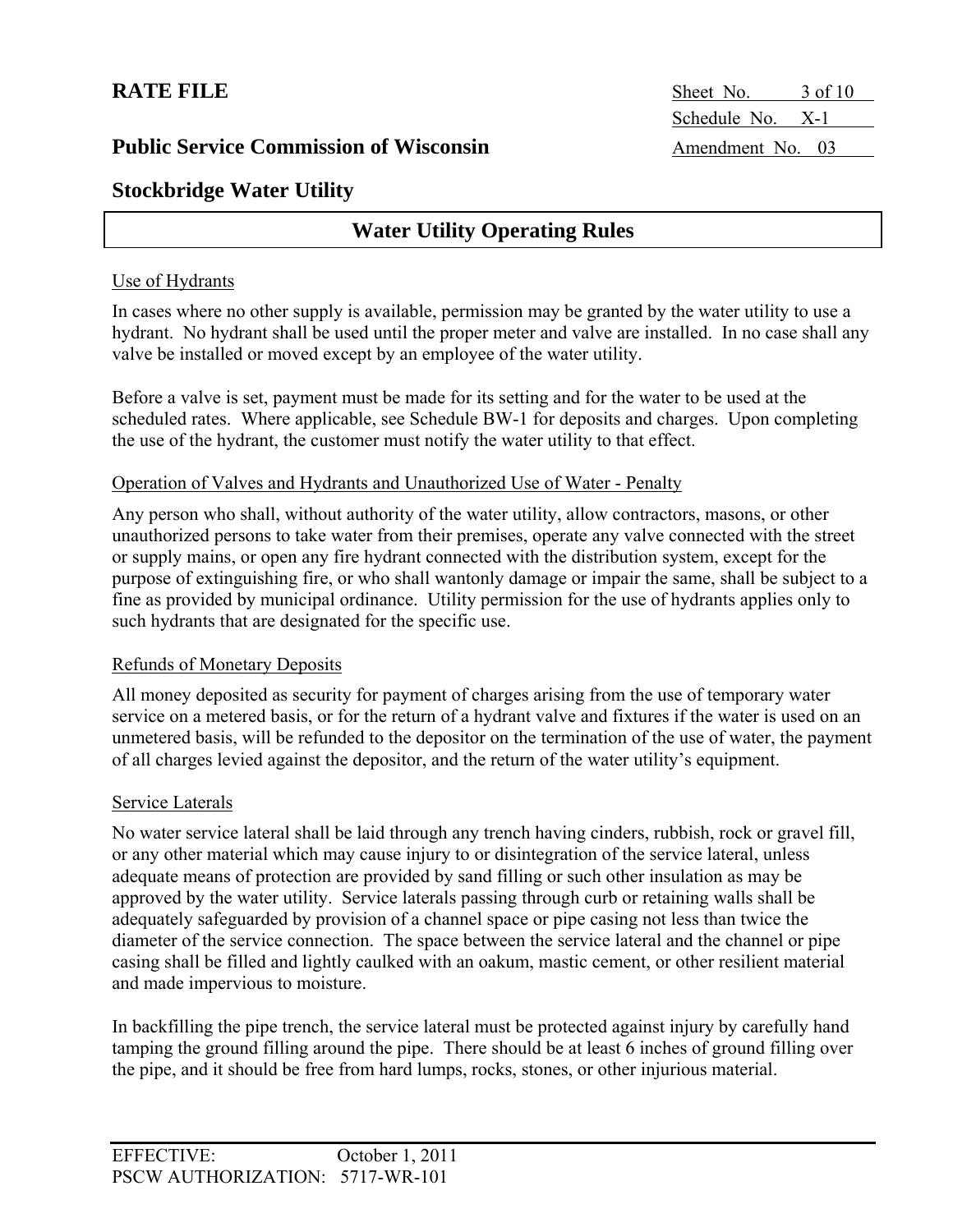**RATE FILE** Sheet No. 4 of 10 Schedule No. X-1

## **Stockbridge Water Utility**

## **Water Utility Operating Rules**

### Service Laterals (continued)

All water service laterals shall be of undiminished size from the street main into the point of meter placement. Beyond the meter outlet valve, the piping shall be sized and proportioned to provide, on all floors, at all times, an equitable distribution of the water supply for the greatest probable number of fixtures or appliances operating simultaneously.

### Replacement and Repair of Service Laterals

The service lateral from the main to and through the curb stop will be maintained and kept in repair and, when worn out, replaced at the expense of the water utility. The property owner shall maintain the service lateral from the curb stop to the point of use.

If an owner fails to repair a leaking or broken service lateral from the curb to the point of metering or use within such time as may appear reasonable to the water utility after notification has been served on the owner by the water utility, the water will be shut off and will not be turned on again until the repairs have been completed.

### Abandonment of Service

If a property owner changes the use of a property currently receiving water service such that water service will no longer be needed in the future, the water utility may require the abandonment of the water service at the water main. In such case, the property owner may be responsible for all removal and/or repair costs, including the water main and the utility portion of the water service lateral.

### Charges for Water Wasted Due to Leaks

See Wis. Admin. Code § PSC 185.35.

Thawing Frozen Service Laterals

See Wis. Admin. Code § PSC 185.88.

### Curb Stop Boxes

The curb stop box is the property of the water utility. The water utility is responsible for its repair and maintenance. This includes maintaining, through adjustment, the curb stop box at an appropriate grade level where no direct action by the property owner or occupant has contributed to an elevation problem. The property owner is responsible for protecting the curb stop box from situations that could obstruct access to it or unduly expose it to harm. The water utility shall not be liable for failure to locate the curb stop box and shut off the water in case of a leak on the owner's premises.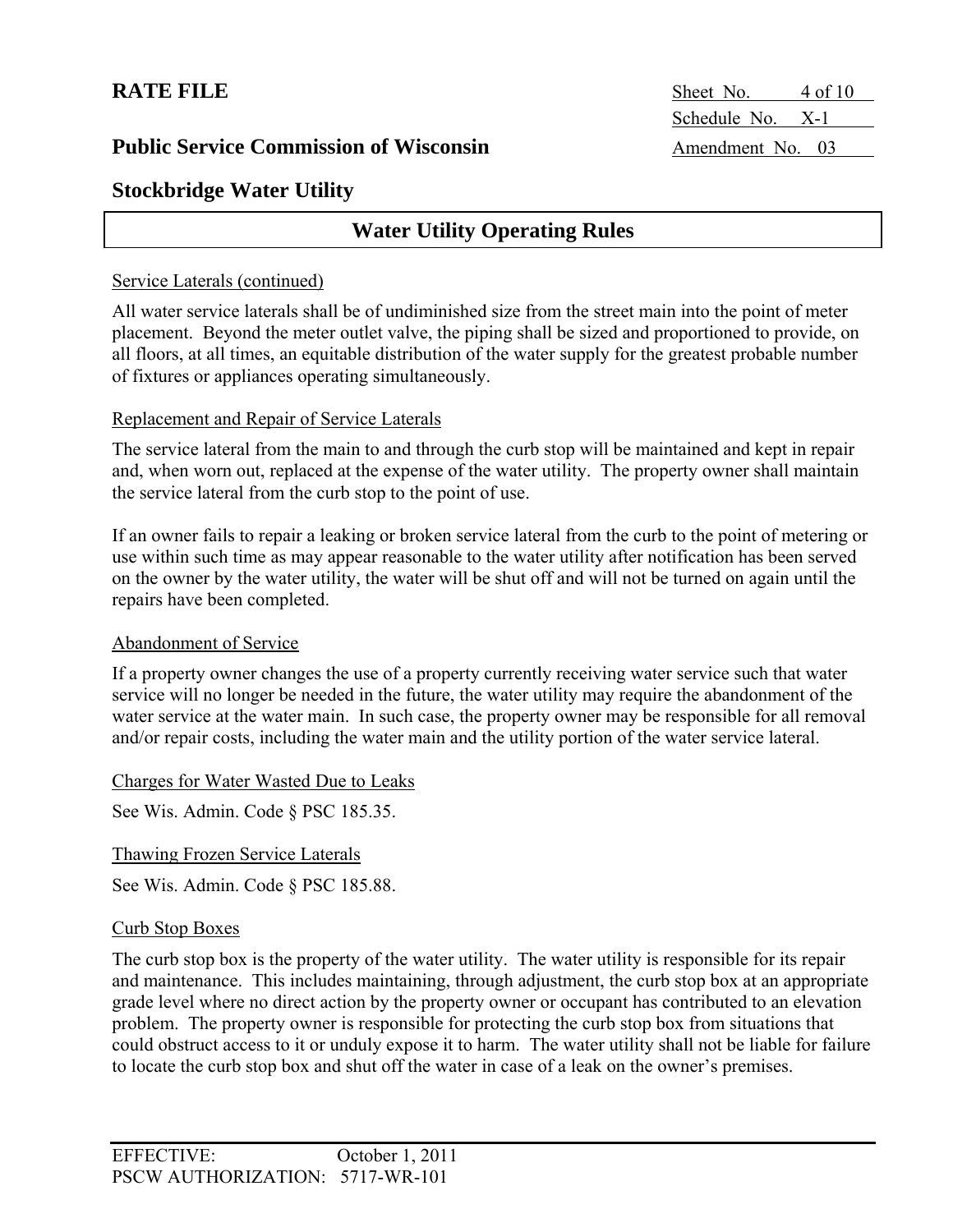**RATE FILE** Sheet No. 5 of 10 Schedule No. X-1

## **Stockbridge Water Utility**

## **Water Utility Operating Rules**

### Installation of Meters

Meters will be owned, furnished, and installed by the water utility or a utility-approved contractor and are not to be disconnected or tampered with by the customer. All meters shall be so located that they shall be protected from obstructions and permit ready access for reading, inspection, and servicing, such location to be designated or approved by the water utility. All piping within the building must be supplied by the owner. Where additional meters are desired by the owner, the owner shall pay for all piping. Where applicable, see Schedule Am-1 for rates.

### Repairs to Meters

Meters will be repaired by the water utility, and the cost of such repairs caused by ordinary wear and tear will be borne by the water utility.

Repair of any damage to a meter resulting from the carelessness of the owner of the premises, owner's agent, or tenant, or from the negligence of any one of them to properly secure and protect same, including any damage that may result from allowing a water meter to become frozen or to be damaged from the presence of hot water or steam in the meter, shall be paid for by the customer or the owner of the premises.

### Service Piping for Meter Settings

Where the original service piping is installed for a new metered customer, where existing service piping is changed for the customer's convenience, or where a new meter is installed for an existing unmetered customer, the owner of the premises at his/her expense shall provide a suitable location and the proper connections for the meter. The meter setting and associated plumbing shall comply with the water utility's standards. The water utility should be consulted as to the type and size of the meter setting.

### Turning on Water

The water may only be turned on for a customer by an authorized employee of the water utility. Plumbers may turn the water on to test their work, but upon completion must leave the water turned off.

### Sprinkling Restrictions and Emergency Water Conditions

Where the municipality has a policy regarding sprinkling restrictions and/or emergency water conditions, failure to comply with such may result in disconnection of service.

See Wis. Admin. Code § PSC 185.37.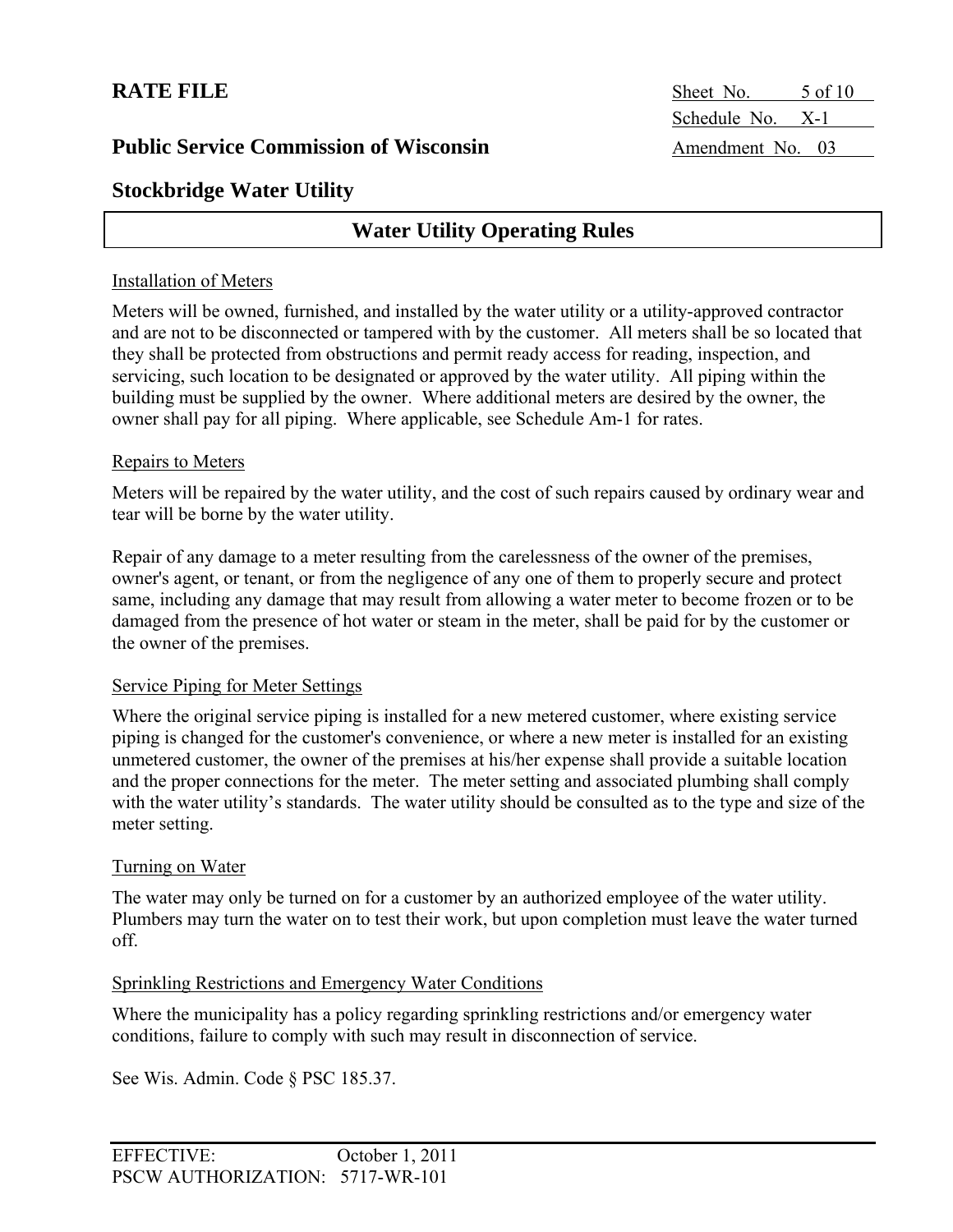**RATE FILE** Sheet No. 6 of 10 Schedule No. X-1

## **Stockbridge Water Utility**

## **Water Utility Operating Rules**

### Failure to Read Meters

Where the water utility is unable to read a meter, the fact will be plainly indicated on the bill, and either an estimated bill will be computed or the minimum charge applied. The difference shall be adjusted when the meter is again read, that is, the bill for the succeeding billing period will be computed with the gallons or cubic feet in each block of the rate schedule doubled, and credit will be given on that bill for the amount of the bill paid the preceding period. Only in unusual cases shall more than three consecutive estimated or minimum bills be rendered.

If the meter is damaged (see Surreptitious Use of Water) or fails to operate, the bill will be based on the average use during the past year, unless there is some reason why the use is not normal. If the average use cannot be properly determined, the bill will be estimated by some equitable method.

See Wis. Admin. Code § PSC 185.33.

Complaint Meter Tests

See Wis. Admin. Code § PSC 185.77.

### Inspection of Premises

During reasonable hours, any officer or authorized employee of the water utility shall have the right of access to the premises supplied with service for the purpose of inspection or for the enforcement of the water utility's rules and regulations. Whenever appropriate, the water utility will make a systematic inspection of all unmetered water taps for the purpose of checking waste and unnecessary use of water.

See Wis. Stat. § 196.171.

### Vacation of Premises

When premises are to be vacated, the water utility shall be notified, in writing, at once, so that it may remove the meter and shut off the water supply at the curb stop. The owner of the premises shall be liable for prosecution for any damage to the water utility's property. See "Abandonment of Service" in Schedule X-1 for further information.

Deposits for Residential Service

See Wis. Admin. Code § PSC 185.36.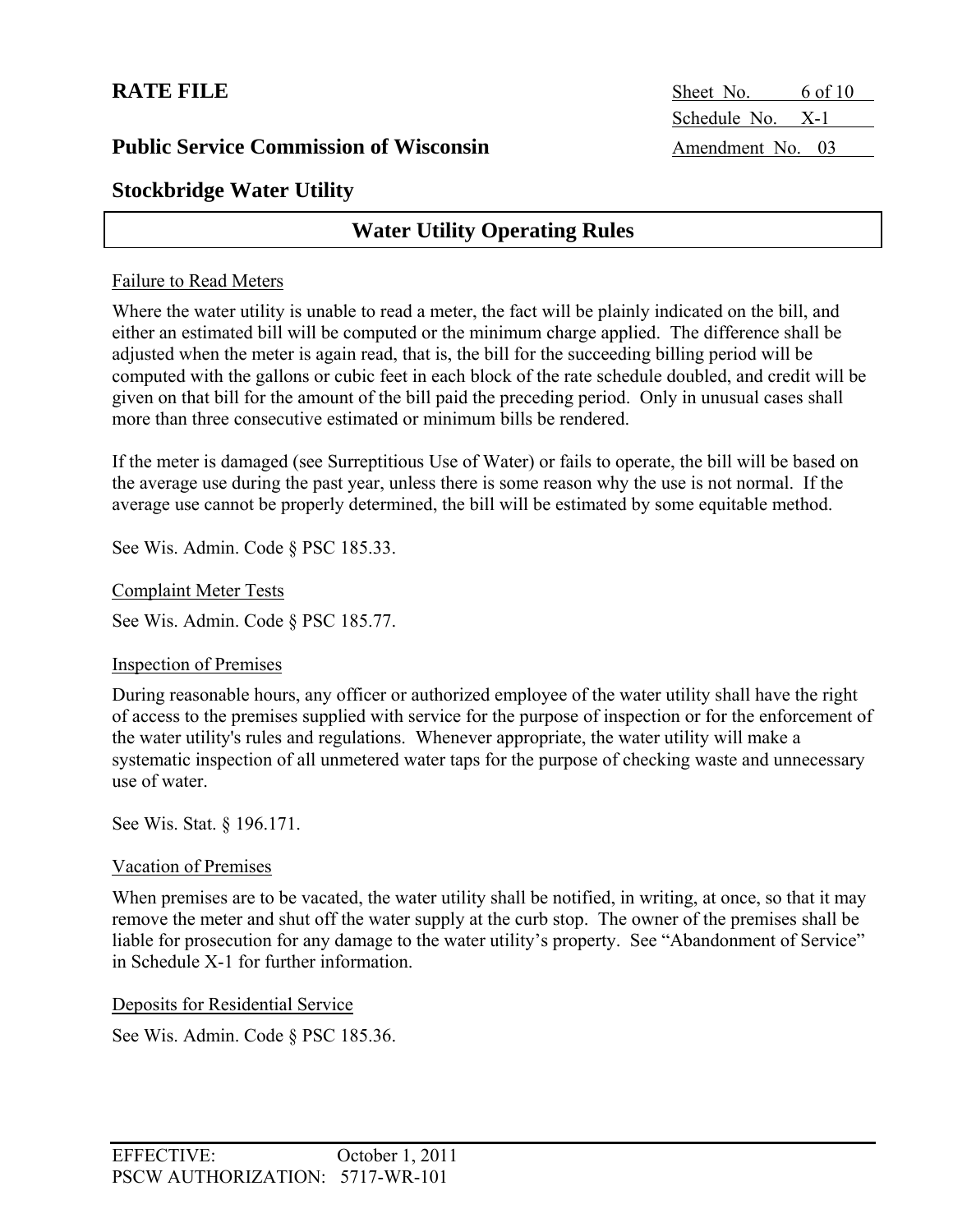**RATE FILE** Sheet No. 7 of 10 Schedule No. X-1

## **Public Service Commission of Wisconsin** Amendment No. 03

## **Stockbridge Water Utility**

## **Water Utility Operating Rules**

Deposits for Nonresidential Service

See Wis. Admin. Code § PSC 185.361.

Deferred Payment Agreement

See Wis. Admin. Code § PSC 185.38.

Dispute Procedures

See Wis. Admin. Code § PSC 185.39.

Disconnection and Refusal of Service

See Wis. Admin. Code § PSC 185.37.

The following is an example of a disconnection notice that the utility may use to provide the required notice to customers.

### DISCONNECTION NOTICE

Dear Customer:

The bill enclosed with this notice includes your current charge for water utility service and your previous unpaid balance.

You have 10 days to pay the water utility service arrears or your service is subject to disconnection.

If you fail to pay the service arrears or fail to contact us within the 10 days allowed to make reasonable deferred payment arrangement or other suitable arrangement, we will proceed with disconnection action.

To avoid the inconvenience of service interruption and an additional charge of (amount) for reconnection, we urge you to pay the full arrears IMMEDIATELY AT ONE OF OUR OFFICES.

If you have entered into a Deferred Payment Agreement with us and have failed to make the deferred payments you agreed to, your service will be subject to disconnection unless you pay the entire amount due within 10 days.

If you have a reason for delaying the payment, call us and explain the situation.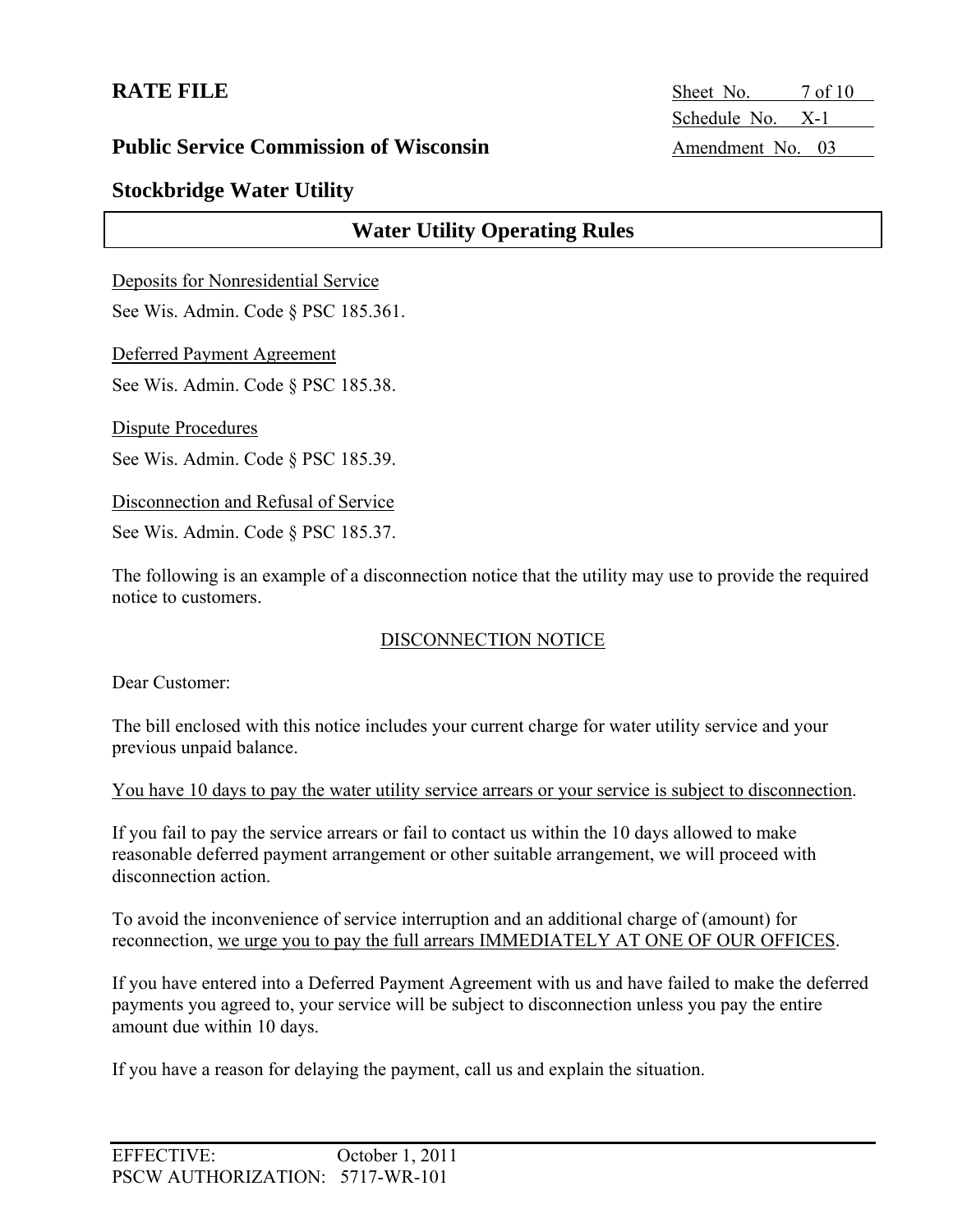**RATE FILE** Sheet No. 8 of 10 Schedule No. X-1

## **Public Service Commission of Wisconsin** Amendment No. 03

## **Stockbridge Water Utility**

## **Water Utility Operating Rules**

#### Disconnection and Refusal of Service (continued)

### DISCONNECTION NOTICE (continued)

PLEASE CALL THIS TELEPHONE NUMBER, (telephone number), IMMEDIATELY IF:

- 1. You dispute the notice of delinquent account.
- 2. You have a question about your water utility service arrears.
- 3. You are unable to pay the full amount of the bill and are willing to enter into a deferred payment agreement with us.
- 4. There are any circumstances you think should be taken into consideration before service is discontinued.
- 5. Any resident is seriously ill.

Illness Provision: If there is an existing medical emergency in your home and you furnish the water utility with a statement signed by either a licensed Wisconsin physician or a public health official, we will delay disconnection of service up to 21 days. The statement must identify the medical emergency and specify the period of time during which disconnection will aggravate the existing emergency.

Deferred Payment Agreements: If you are a residential customer and, for some reason, you are unable to pay the full amount of the water utility service arrears on your bill, you may contact the water utility to discuss arrangements to pay the arrears over an extended period of time.

This time payment agreement will require:

- 1. Payment of a reasonable amount at the time the agreement is made.
- 2. Payment of the remainder of the outstanding balance in monthly installments over a reasonable length of time.
- 3. Payment of all future water utility service bills in full by the due date.

In any situation where you are unable to resolve billing disputes or disputes about the grounds for proposed disconnection through contacts with our water utility, you may make an appeal to the Public Service Commission of Wisconsin by calling (800) 225-7729.

### (WATER UTILITY NAME)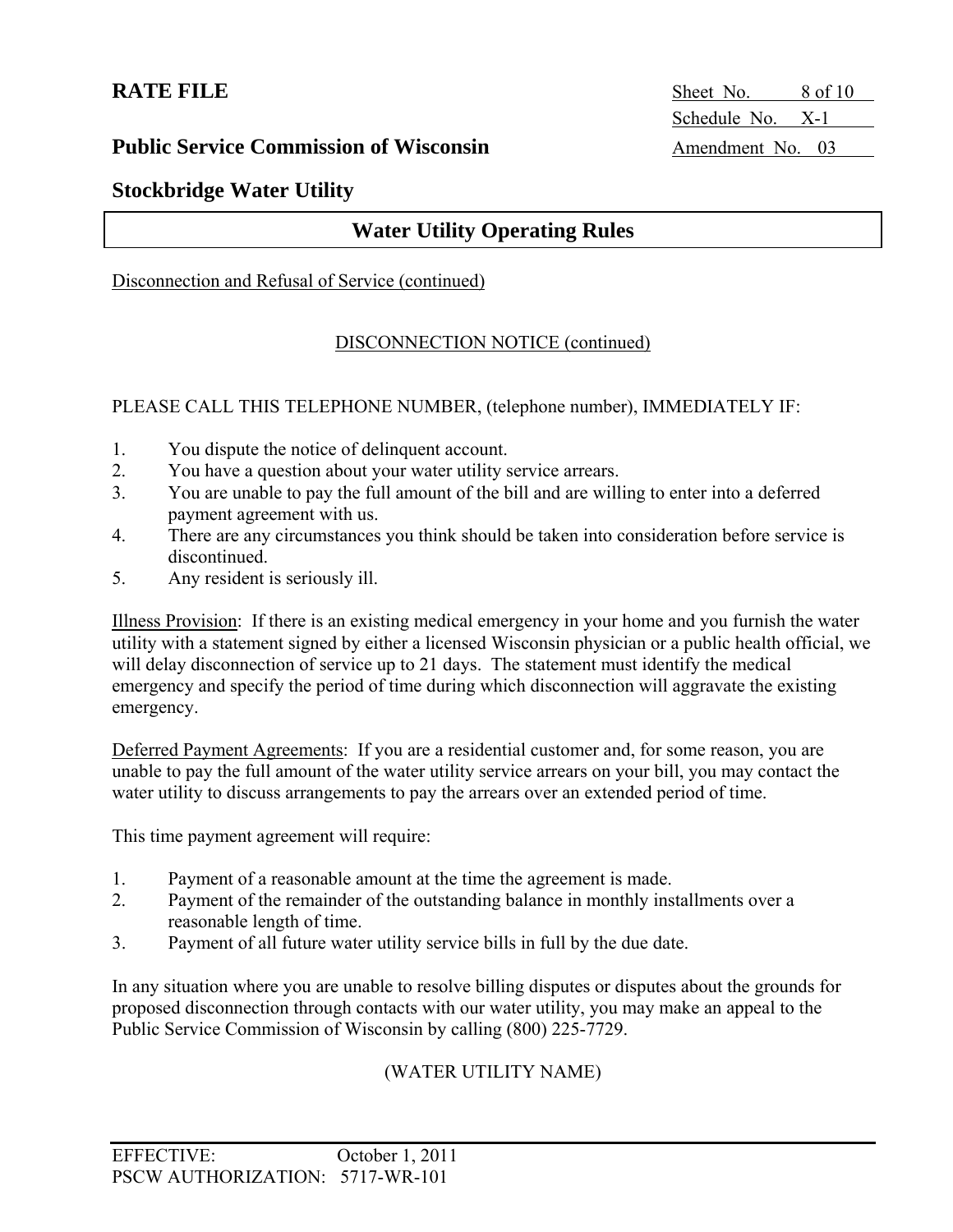**RATE FILE** Sheet No. 9 of 10 Schedule No. X-1

## **Stockbridge Water Utility**

## **Water Utility Operating Rules**

### Collection of Overdue Bills

An amount owed by the customer may be levied as a tax as provided in Wis. Stat. § 66.0809.

#### Surreptitious Use of Water

When the water utility has reasonable evidence that a person is obtaining water, in whole or in part, by means of devices or methods used to stop or interfere with the proper metering of the water utility service being delivered, the water utility reserves the right to estimate and present immediately a bill for unmetered service as a result of such interference, and such bill shall be payable subject to a 24 hour disconnection of service. If the water utility disconnects the service for any such reason, the water utility will reconnect the service upon the following conditions:

- A. The customer will be required to deposit with the water utility an amount sufficient to guarantee the payment of the bills for water utility service.
- B. The customer will be required to pay the water utility for any and all damages to water utility equipment resulting from such interference with the metering.
- C. The customer must further agree to comply with reasonable requirements to protect the water utility against further losses.

See Wis. Stat. §§ 98.26 and 943.20.

#### Repairs to Mains

The water utility reserves the right to shut off the water supply in the mains temporarily to make repairs, alterations, or additions to the plant or system. When the circumstances will permit, the water utility will give notification, by newspaper publication or otherwise, of the discontinuance of the water supply. No credit will be allowed to customers for such temporary suspension of the water supply.

See Wis. Admin. Code § PSC 185.87.

### Duty of Water Utility with Respect to Safety of the Public

It shall be the duty of the water utility to see that all open ditches for water mains, hydrants, and service laterals are properly guarded to prevent accident to any person or vehicle, and at night there shall be displayed proper signal lighting to insure the safety of the public.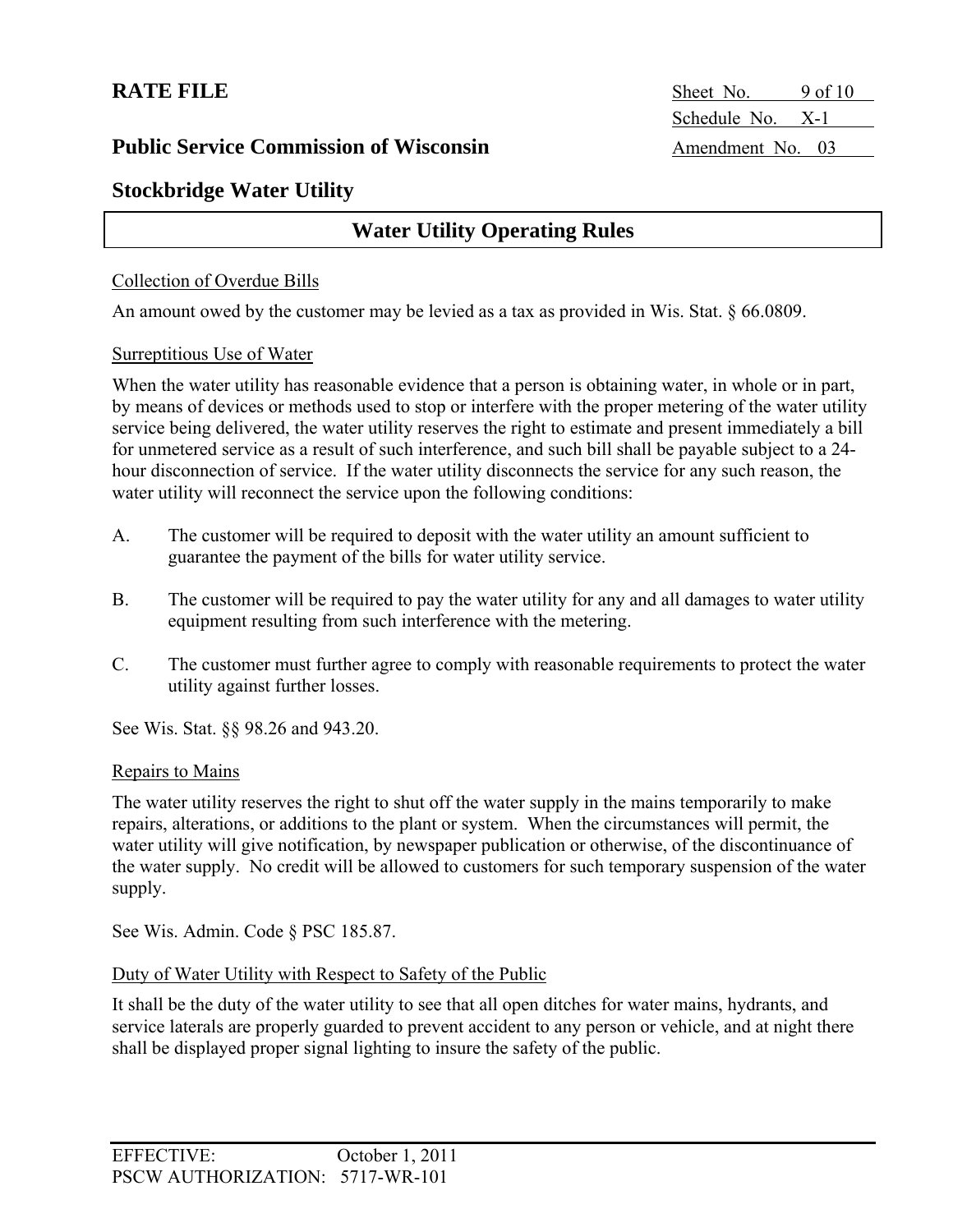**RATE FILE** Sheet No. 10 of 10 Schedule No. X-1

## **Stockbridge Water Utility**

## **Water Utility Operating Rules**

### Handling Water Mains and Service Laterals in Excavation Trenches

Contractors must call Digger's Hotline and ensure a location is done to establish the existence and location of all water mains and service laterals as provided in Wis. Stat. § 182.0175. Where water mains or service laterals have been removed, cut, or damaged during trench excavation, the contractors must, at their own expense, cause them to be replaced or repaired at once. Contractors must not shut off the water service laterals to any customer for a period exceeding 6 hours.

### Protective Devices

- A. Protective Devices in General: The owner or occupant of every premise receiving water supply shall apply and maintain suitable means of protection of the premise supply and all appliances against damage arising in any manner from the use of the water supply, variation of water pressure, or any interruption of water supply. Particularly, such owner or occupant must protect water-cooled compressors for refrigeration systems by means of high and/or low pressure safety cutout devices. There shall likewise be provided means for the prevention of the transmission of water ram or noise of operation of any valve or appliance through the piping of their own or adjacent premises.
- B. Relief Valves: On all "closed systems" (i.e., systems having a check valve, pressure regulator, reducing valve, water filter, or softener), an effective pressure relief valve shall be installed at or near the top of the hot water tank or at the hot water distribution pipe connection to the tank. No stop valve shall be placed between the hot water tank and the relief valve or on the drain pipe. See applicable plumbing codes.
- C. Air Chambers: An air chamber or approved shock absorber shall be installed at the terminus of each riser, fixture branch, or hydraulic elevator main for the prevention of undue water hammer. The air chamber shall be sized in conformance with local plumbing codes. Where possible, the air chamber should be provided at its base with a valve for water drainage and replenishment of air.

### Cross-Connections

Every person owning or occupying a premise receiving municipal water supply shall maintain such municipal water supply free from any connection, either of a direct or of an indirect nature, with a water supply from a foreign source or of any manner of connection with any fixture or appliance whereby water from a foreign supply or the waste from any fixture, appliance, or waste or soil pipe may flow or be siphoned or pumped into the piping of the municipal water system.

See Wis. Admin. Code § NR 811.09.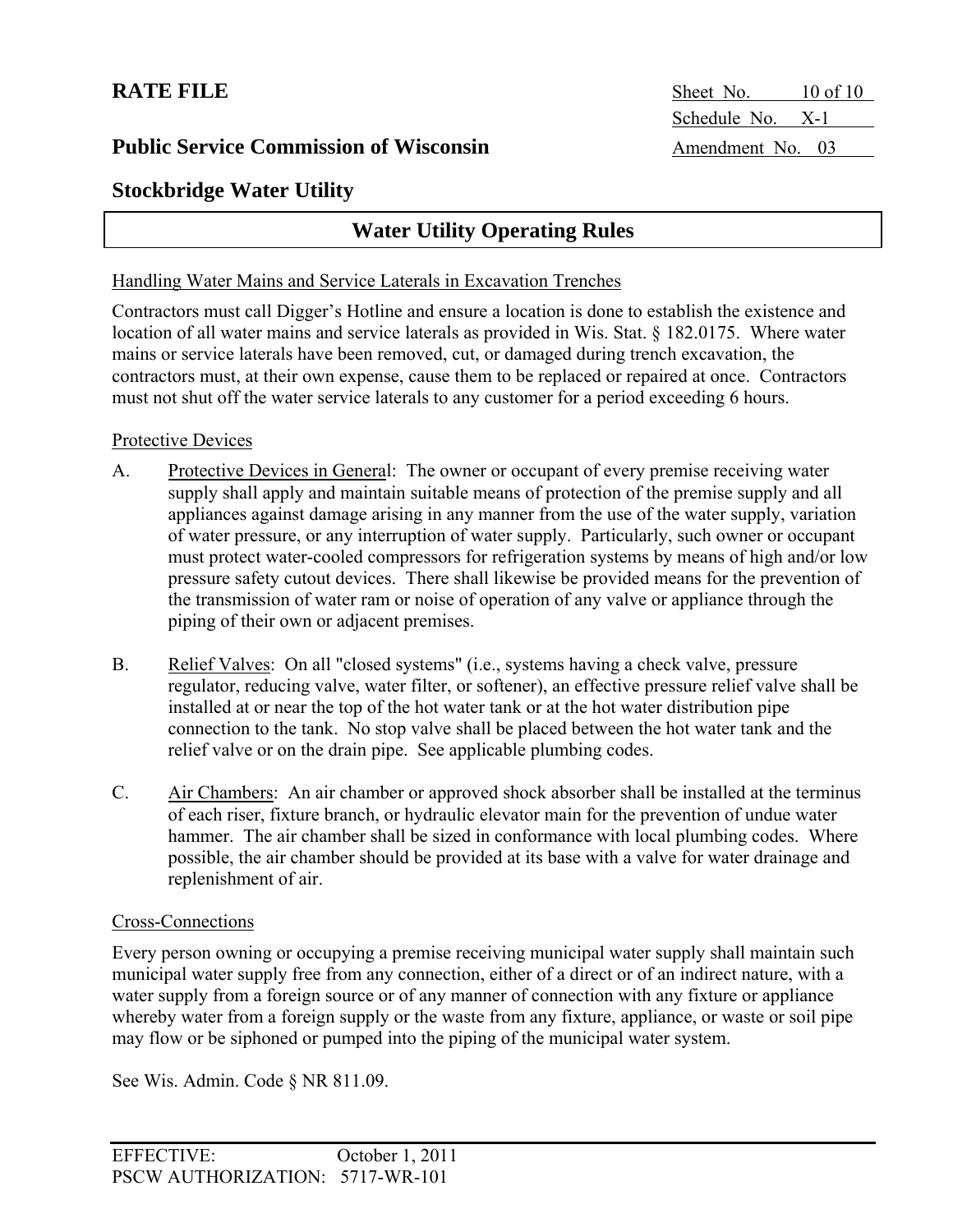**RATE FILE** Sheet No. 1 of 1 Schedule No. X-2

## **Stockbridge Water Utility**

## **Water Main Extension Rule**

Water mains will be extended for new customers on the following basis:

- A. Where the cost of the extension is to immediately be collected through assessment by the municipality against the abutting property, the procedure set forth under Wis. Stat. § 66.0703 will apply, and no additional customer contribution to the utility will be required.
- B. Where the municipality is unwilling or unable to make a special assessment, the extension will be made on a customer-financed basis as follows:

1. The applicant(s) will advance as a contribution in aid of construction the total amount equivalent to that which would have been assessed for all property under A.

2. Part of the contribution required in B.1. will be refundable. When additional customers are connected to the extended main within 10 years of the date of completion, contributions in aid of construction will be collected equal to the amount which would have been assessed under A. for the abutting property being served. This amount will be refunded to the original contributor(s). In no case will the contributions received from additional customers exceed the proportionate amount which would have been required under A., nor will it exceed the total assessable cost of the original extension.

C. When a customer connects to a transmission main or connecting loop installed at utility expense within 10 years of the date of completion, there will be a contribution required of an amount equivalent to that which would have been assessed under A.